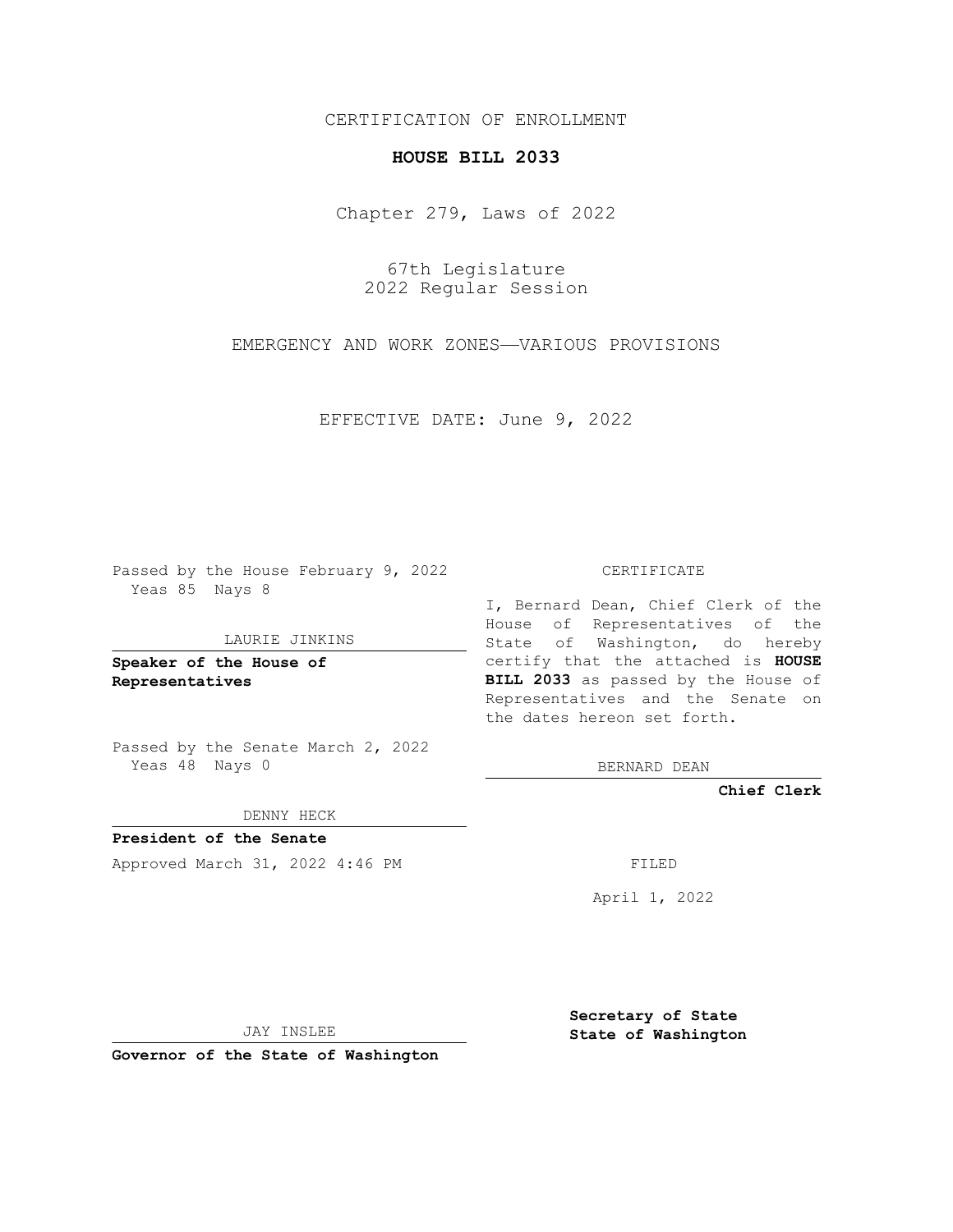## **HOUSE BILL 2033**

Passed Legislature - 2022 Regular Session

**State of Washington 67th Legislature 2022 Regular Session**

**By** Representatives Donaghy, Bronoske, Shewmake, Sutherland, Harris-Talley, and Riccelli

Read first time 01/18/22. Referred to Committee on Transportation.

 AN ACT Relating to safety measures for fire department vehicles and other vehicles using lights or other signals in emergency or work zones; amending RCW 46.37.184 and 46.61.212; and prescribing 4 penalties.

5 BE IT ENACTED BY THE LEGISLATURE OF THE STATE OF WASHINGTON:

6 **Sec. 1.** RCW 46.37.184 and 1961 c 12 s 46.37.184 are each amended 7 to read as follows:

8 All fire department vehicles in service shall be identified by 9 red lights of an intermittent flashing type, visible from both front 10 and rear for a distance of ((five hundred)) 500 feet under normal 11 atmospheric conditions. Such red flashing lights shall be well 12 separated from the headlights so that they will not black out when 13 headlights are on. Such red flashing lights shall be in operation at 14 all times when such vehicle is on emergency status. Fire department 15 vehicles may also operate rear-facing blue lights. The combination of 16 red and blue lights shall only be used at the scene of the emergency.

17 **Sec. 2.** RCW 46.61.212 and 2019 c 106 s 1 are each amended to 18 read as follows:

19 (1) An emergency or work zone is defined as the adjacent lanes of 20 the roadway ((two hundred)) 200 feet before and after: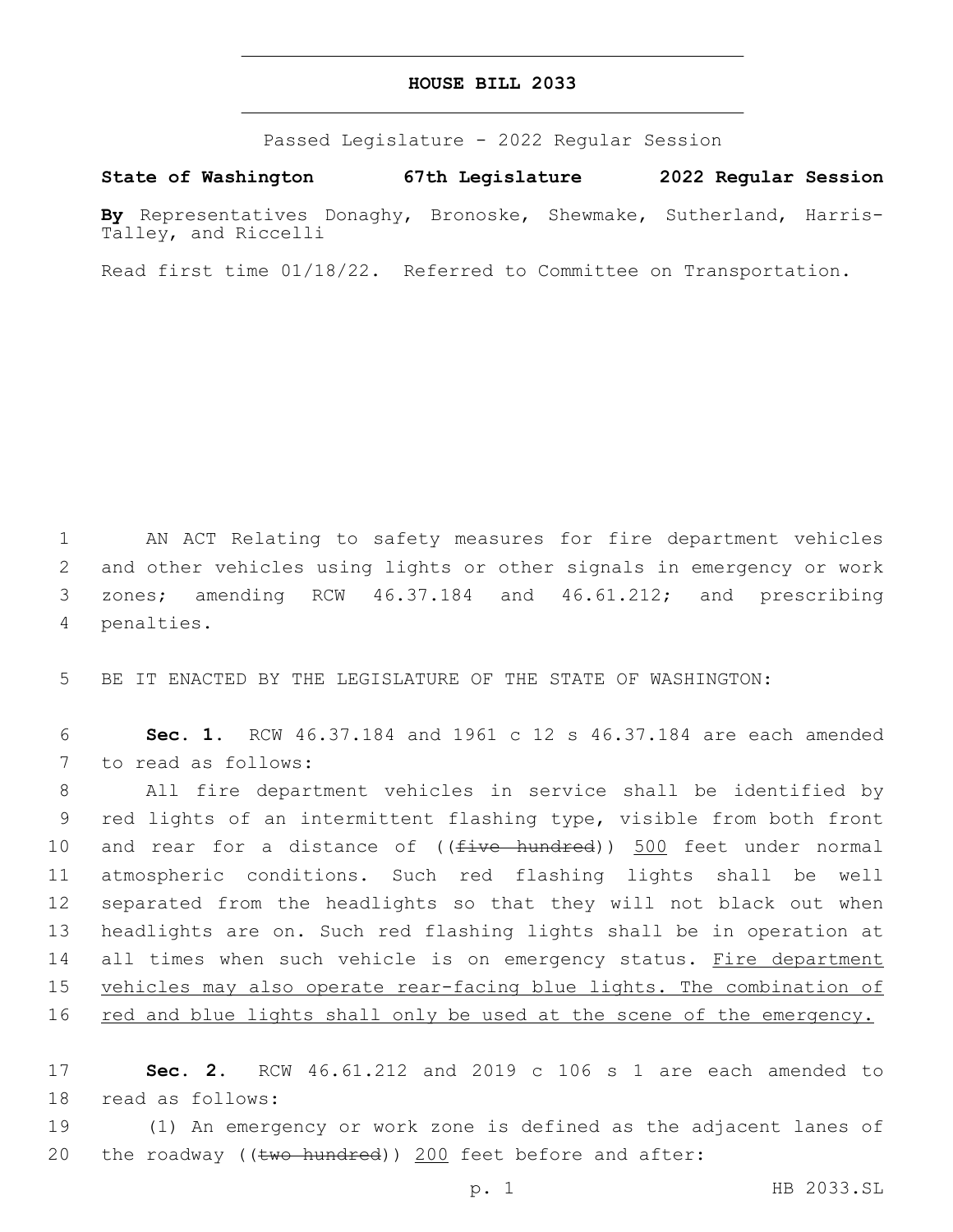(a) A stationary authorized emergency vehicle that is making use of audible and/or visual signals meeting the requirements of RCW 46.37.190;3

 (b) A tow truck that is making use of visual red lights meeting 5 the requirements of RCW 46.37.196;

 (c) Other vehicles providing roadside assistance that are making 7 use of warning lights with ((three hundred sixty)) 360 degree 8 visibility;

 (d) A police vehicle properly and lawfully displaying a flashing, blinking, or alternating emergency light or lights; or

 (e) A stationary or slow moving highway construction vehicle, highway maintenance vehicle, solid waste vehicle, or utility service vehicle making use of flashing lights that meet the requirements of 14 RCW 46.37.300 or warning lights with ((three hundred sixty)) 360 15 degree visibility.

 (2) The driver of any motor vehicle, upon approaching an 17 emergency or work zone, shall:

 (a) On a highway having four or more lanes, at least two of which are intended for traffic proceeding in the same direction as the approaching vehicle, proceed with caution and, if the opportunity exists, with due regard for safety and traffic conditions, yield the right-of-way by making a lane change or moving away from the lane or shoulder occupied by an emergency or work zone vehicle identified in 24 subsection (1) of this section;

 (b) On a highway having less than four lanes, proceed with 26 caution, reduce the speed of the vehicle, and, if the opportunity exists, with due regard for safety and traffic conditions, and under the rules of this chapter, yield the right-of-way by passing to the left at a safe distance and simultaneously yield the right-of-way to all vehicles traveling in the proper direction upon the highway; or

 (c) If changing lanes or moving away would be unsafe, proceed with due caution and reduce the speed of the vehicle to at least 33 ((ten)) 10 miles per hour below the posted speed limit, except for when the posted speed limit is 60 miles per hour or more, then reduce 35 the speed of the vehicle to no more than 50 miles per hour.

 (3) A person may not drive a vehicle in an emergency or work zone at a speed greater than the posted speed limit or greater than what is permitted under subsection (2)(c) of this section.

 (4) A person found to be in violation of this section, or any infraction relating to speed restrictions in an emergency or work

p. 2 HB 2033.SL